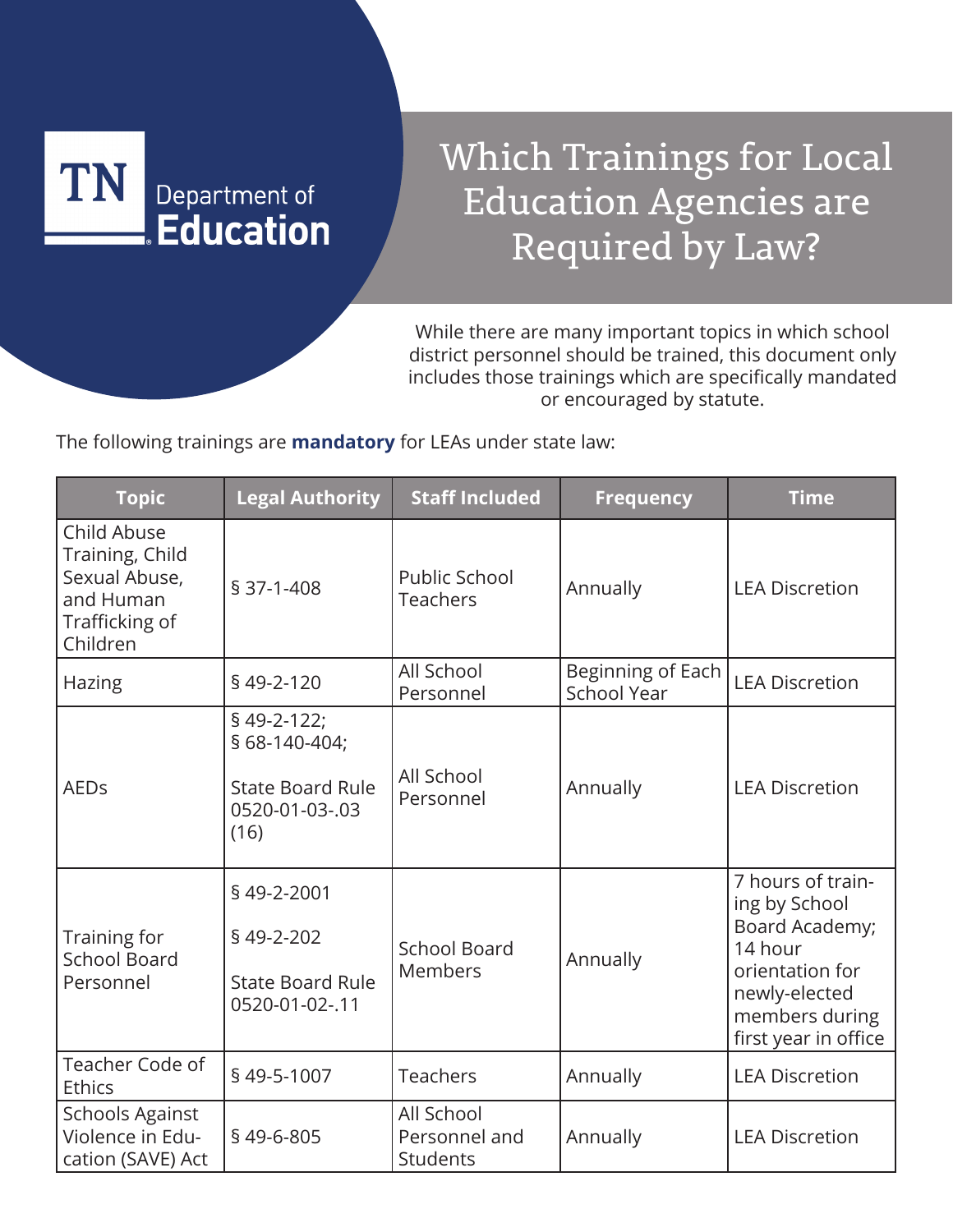| <b>Topic</b>                                                                                           | <b>Legal Authority</b>                                                        | <b>Staff Included</b>                                   | <b>Frequency</b>      | <b>Time</b>                                                                                                                                        |
|--------------------------------------------------------------------------------------------------------|-------------------------------------------------------------------------------|---------------------------------------------------------|-----------------------|----------------------------------------------------------------------------------------------------------------------------------------------------|
| Suicide<br>Prevention                                                                                  | §49-6-1901;<br>§49-6-3004                                                     | All LEA Personnel                                       | Annually              | Minimum of 2<br>hours for teach-<br>ers and principals                                                                                             |
| School<br>Transportation<br>Management<br><b>Training Program</b><br>and subsequent<br>annual training | §49-6-2116                                                                    | Transportation<br>Supervisors                           | Annually              | Initial training de-<br>veloped jointly by<br>the Department<br>of Safety and<br>the Department<br>of Education; 4<br>hours annually<br>thereafter |
| Juvenile Offender<br>Act                                                                               | §49-6-3004                                                                    | All Principals and<br><b>Teachers</b>                   | <b>LEA Discretion</b> | <b>LEA Discretion</b>                                                                                                                              |
| Human<br><b>Trafficking</b>                                                                            | $$49-6-3004(c)(1)$                                                            | <b>Teachers</b>                                         | Every 3 years         | <b>LEA Discretion</b>                                                                                                                              |
| School<br><b>Security Act</b><br>(School Searches)                                                     | §49-6-4212                                                                    | <b>School Principals</b>                                | <b>LEA Discretion</b> | <b>LEA Discretion</b>                                                                                                                              |
| <b>School Resource</b><br>Officers (SROs)                                                              | §49-6-4217                                                                    | <b>SROs</b>                                             | Annually              | 40 hours for first<br>year, 16 hours<br>annually after                                                                                             |
| <b>Electronic Control</b><br><b>Devices</b>                                                            | §49-6-4219                                                                    | SROs (that use<br>them)                                 | <b>LEA Discretion</b> | <b>LEA Discretion</b>                                                                                                                              |
| <b>School Security</b><br>Assessment                                                                   | §49-6-4302                                                                    | School Adminis-<br>trators and Local<br>Law Enforcement | <b>LEA Discretion</b> | Initial training<br>developed by<br>Department of<br>Safety and Home-<br>land Security                                                             |
| Harassment,<br>Intimidation,<br><b>Bullying</b>                                                        | §49-6-4503                                                                    | Teachers and<br>School<br>Counselors                    | Annually              | <b>LEA Discretion</b>                                                                                                                              |
| Adrenal<br>Insufficiency                                                                               | §49-50-1603;<br><b>State Board Rule</b><br>0520-01-13                         | <b>LEA Personnel</b><br>Who Volunteer                   | Annually              | <b>LEA Discretion</b>                                                                                                                              |
| <b>Blood Borne</b><br>Pathogens                                                                        | 29 C.F.R. §<br>1910.1030;<br><b>State Board Rule</b><br>0520-01-03-.08<br>(4) | All School<br>Personnel                                 | Annually              | <b>LEA Discretion</b>                                                                                                                              |

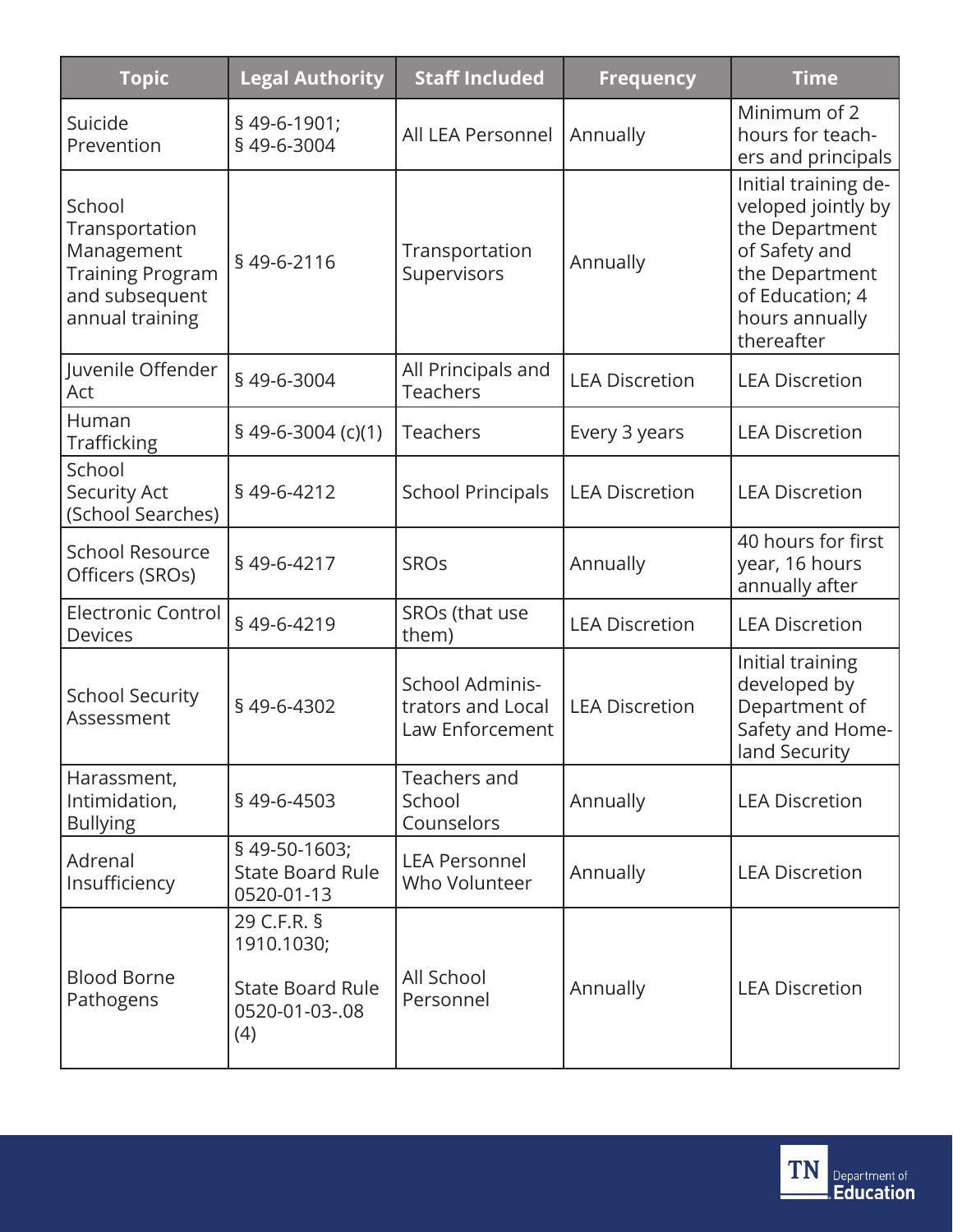| <b>Topic</b>                                               | <b>Legal Authority</b>                                                               | <b>Staff Included</b>                                                                                               | <b>Frequency</b>      | <b>Time</b>                                                                                                        |
|------------------------------------------------------------|--------------------------------------------------------------------------------------|---------------------------------------------------------------------------------------------------------------------|-----------------------|--------------------------------------------------------------------------------------------------------------------|
| Transportation<br>for Children with<br><b>Disabilities</b> | 45 C.F.R. §<br>1310.21;<br><b>State Board Rule</b><br>0520-01-09-.05<br>$(3)$ (d)    | Operators and<br>Attendants of Ve-<br>hicles Providing<br>Transportation<br>to Children with<br><b>Disabilities</b> | <b>LEA Discretion</b> | <b>LEA Discretion</b>                                                                                              |
| <b>HIV/AIDS</b>                                            | 29 C.F.R. §1910-<br>1030;<br><b>State Board Rule</b><br>0520-01-03-.08<br>(g)(2)(ii) | All School Per-<br>sonnel                                                                                           | <b>LEA Discretion</b> | <b>LEA Discretion</b>                                                                                              |
| Sudden Cardiac<br>Arrest                                   | § 68-6-103                                                                           | All Coaches and<br><b>School Athletic</b><br><b>Directors</b>                                                       | Annually              | <b>Training Must Be</b><br>Approved By Ten-<br>nessee Depart-<br>ment of Health                                    |
| Concussion                                                 | § 68-55-502                                                                          | All Coaches and<br><b>School Athletic</b><br><b>Directors</b>                                                       | Annually              | <b>Training Must</b><br>Be Approved By<br>National Federa-<br>tion of State High<br>School Associa-<br>tion (NFHS) |

The following trainings are **encouraged** under state law:

| <b>Topic</b>                                                                                    | <b>Legal Authority</b>           | <b>Staff Included</b>                                 | <b>Frequency</b>      | <b>Time</b>                     |
|-------------------------------------------------------------------------------------------------|----------------------------------|-------------------------------------------------------|-----------------------|---------------------------------|
| ADD and Hyper-<br>activity                                                                      | §49-1-215                        | <b>Teachers</b>                                       | <b>LEA Discretion</b> | <b>LEA Discretion</b>           |
| Asthma                                                                                          | §49-1-223                        | Teachers and<br><b>Athletic Coaches</b>               | <b>LEA Discretion</b> | <b>LEA Discretion</b>           |
| <b>Emergency First</b><br>Aid                                                                   | §49-5-414                        | <b>Teachers and LEA</b><br>Personnel Who<br>Volunteer | Annually              | Up to 6 1/2 hours               |
| Behavioral and<br>Emotional<br><b>Disorders</b><br>Prevention and<br>Intervention<br>strategies | §49-6-3004                       | All School Per-<br>sonnel                             | Annually              | Two in-service<br>training days |
| Adverse<br>Childhood<br>Experiences (ACE)                                                       | Senate Joint Res-<br>olution 166 | <b>All Teachers</b>                                   | <b>LEA Discretion</b> | <b>LEA Discretion</b>           |